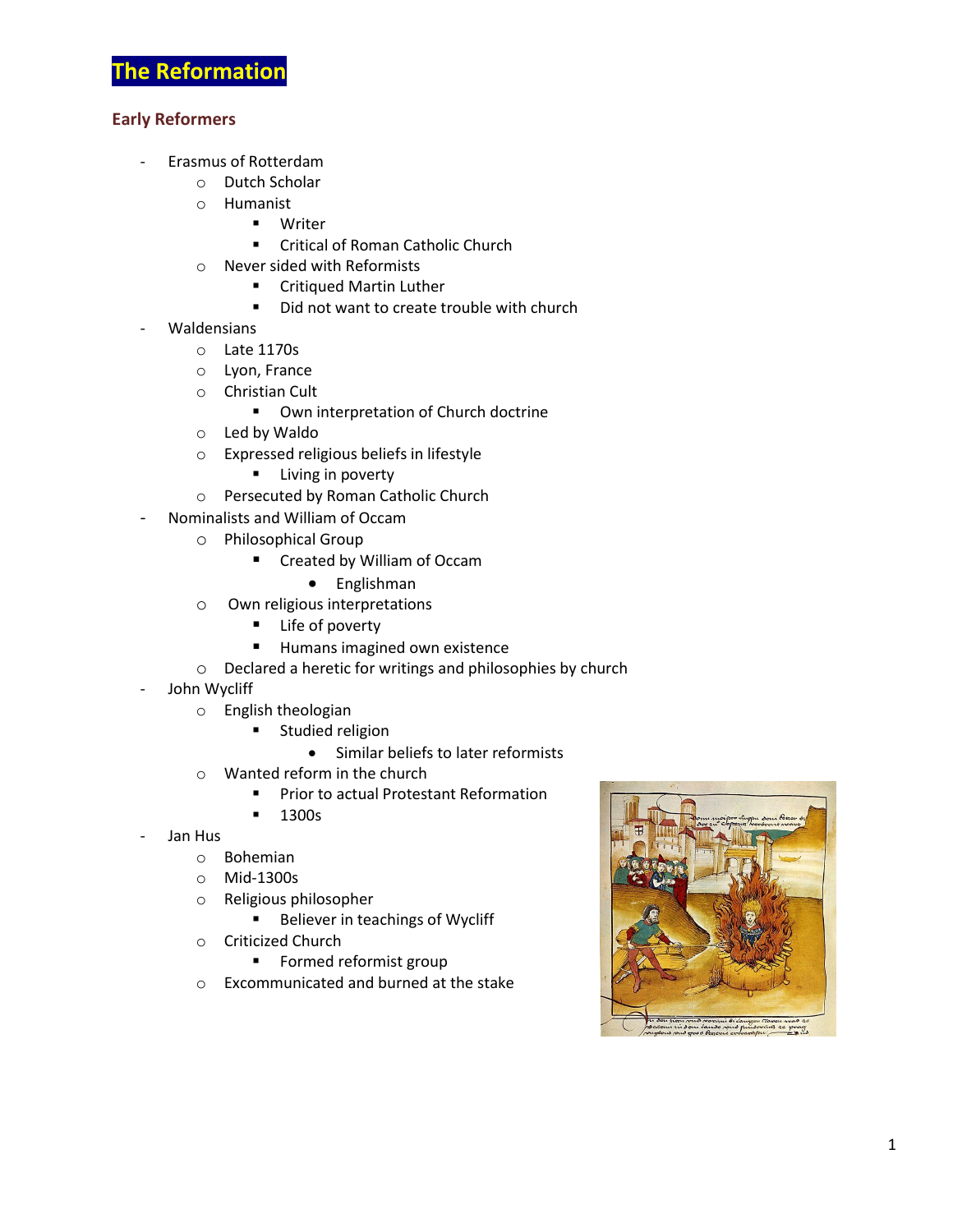## **Luther and Calvin/Protestant Reformation**

## **Martin Luther (1483-1546)**

- German Monk
	- o Member of Church
	- Critical of Church corruption and superstition
		- o **Ninety-five Theses**, 1517
			- **List of Complaints**
			- **Complaint to Tetzel** 
				- Main monk in charge of selling of indulgencies
			- **Nailed to Church** 
				- Initially did not want to break with Church
				- Wanted to have a debate
			- Became more and more critical
		- o **Diet of Worms**
			- $H$ is Trial
				- **Fled to Saxony** 
					- Protected by Frederick of Saxony
- Beliefs
	- o Priesthood of all believers
		- **Individual does not need a priest**
	- o Bible in the Main Authority
		- **Through it people could have PERSONAL RELATIONSHIP WITH GOD** 
			- Undermined role of Church
	- o Salvation by **Faith** Alone
		- Only thing needed to be saved is a deep faith
		- No need of church, prayer, or sacrament
			- All you need is deep love of God
		- Good faith brings good things
	- o Transubstantiation
		- Priests turn bread and wine into the blood and flesh of God
			- Didn't say that it was just symbolic
			- God present in it because God is everywhere
	- o Reduced 7 sacraments to 2
		- Baptism and communion
		- **Against** 
			- Pilgrimages
			- Fasts
			- Masses
			- Saints
			- Monasticism; Monks
			- Celibacy for clergy
	- o Appealed to
		- **Princes** 
			- German particularism/liberties
				- o Now allowed to take all of church property
		- Masses
			- Got a sense of standing up to authority
				- o Peasant's Revolt 1524-1525
					- **E** Luther horrified